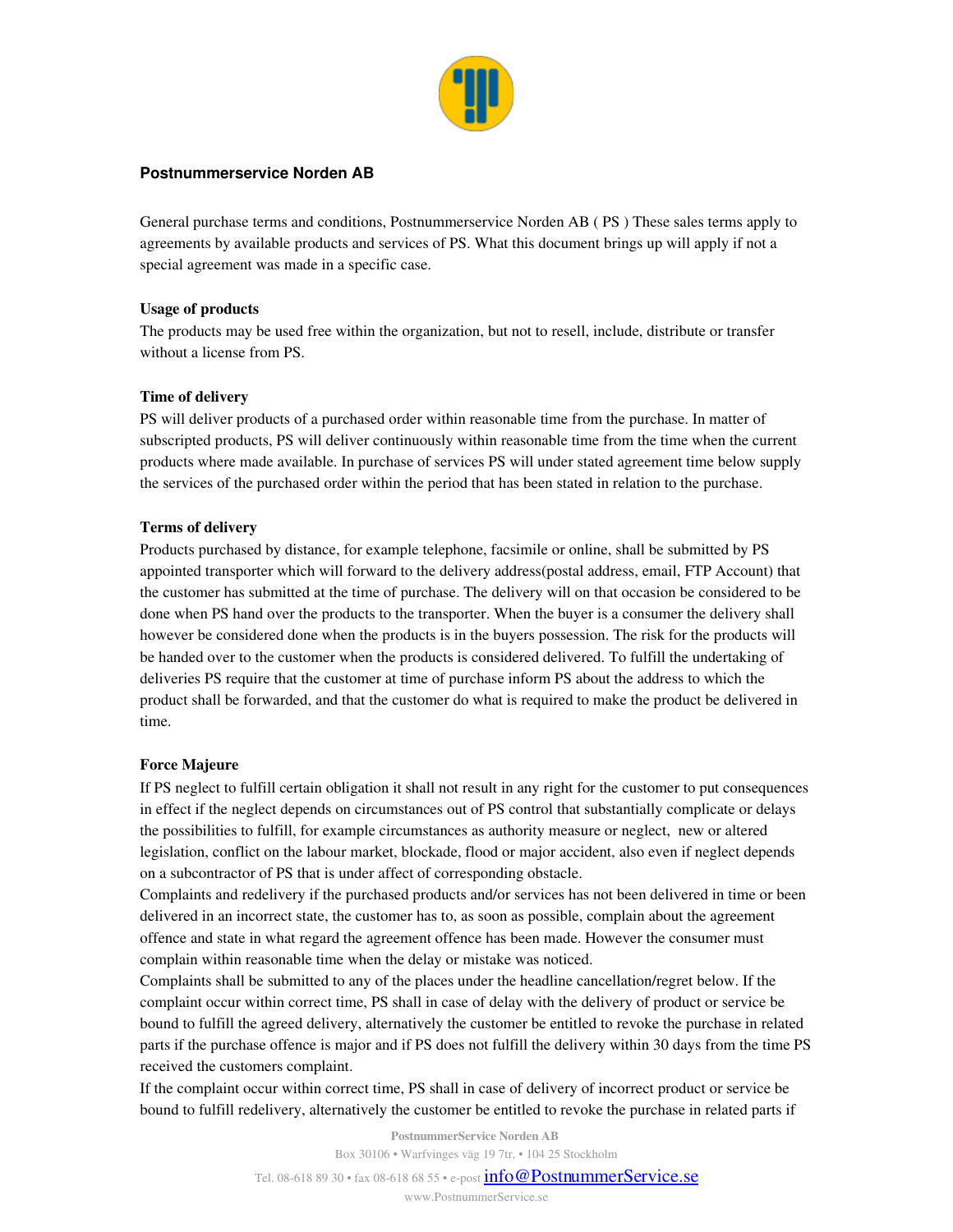

the purchase offence is major and if PS does not fulfill the delivery within 30 days from the time PS received the customers complaint, or, by delivery of incorrect product, and returned product received. Delivery of incorrect product shall be returned by the customer to PS. Return of incorrect product shall be on the customers expense and in accordance with PS instructions. When the incorrect product is returned PS shall issue a credit invoice if the buyer is industrialist. A dispute whether the product or service are incorrect or not, can be forwarded to "Allmänna reklamationsnämnden".

## Other responsibilities

In a addition to the above, and for the consumer in addition to what has been said about forcing and direct applicable consumer legislation, PS does not have any responsibility for delay or mistake, which include that PS does not have any responsibility of damages, damage or loss, either direct or indirect damage or loss.

### Agreement of payment

The customer shall for purchased products and services pay the price that at the point of time for the customers online order presented of the homepage where the order was made, or at the point of time for the customers order was made in an other way and accordingly to PS valid price list. However this is not for subscription of products. In the last mentioned case the customer shall pay the price that the valid price list after that the current products price has been set. On stated prices possible freight costs, with exception of deliveries within the frame of the customers current subscription, will be added to the price. If not the customer specific requested express delivery, the freight costs will amount to the transporters fee according to the valid price list for the current total weight of the delivery. Otherwise a particular fee depending on how fast delivery is wanted is charged, a fee that are based in PS expenses in the particular case. The payment of the price, tax and in some cases freight costs, shall as main rule be paid by invoice that will be received with the delivery. Payment shall be done within 15 days (net). Regardless if the purchase was made on approval or otherwise exists an withdrawal right for the customer that earlier has not been used. The price for the subscription shall however always be paid in advance. In case of delayed payment an interest on overdue payment will be added from and with the due day, With an interest by month corresponding the current reference interest plus 8 %.

### Payment delay

At customers payment delay shall PS have the right to persist with the purchase and demand payment and add interest on overdue payment. PS shall have the alternative right to cancel the purchase, after performed achievements has be returned, at the same time PS shall have the right to damages accordingly to the rules of justice.

### Cancellation/Cancellation rights

If the buyer is a industrialist there is no right to cancel the purchase, with exception for the right of new customers that may abort standing orders and subscriptions accordingly to the headline below concerning agreement time, and with exception for purchase of products where there is a cancellation right of 30 days from and with the invoice date. If the buyer is a consumer, the cancellation respectively cancellation rights refers to consumer purchase law ( Swedish: konsumentköplagen) respectively distance agreement law

phone. +46 (0)8-618 89 30 • fax +46 (0)8-618 68 55 • mail:  $info@PostnumberService.se$